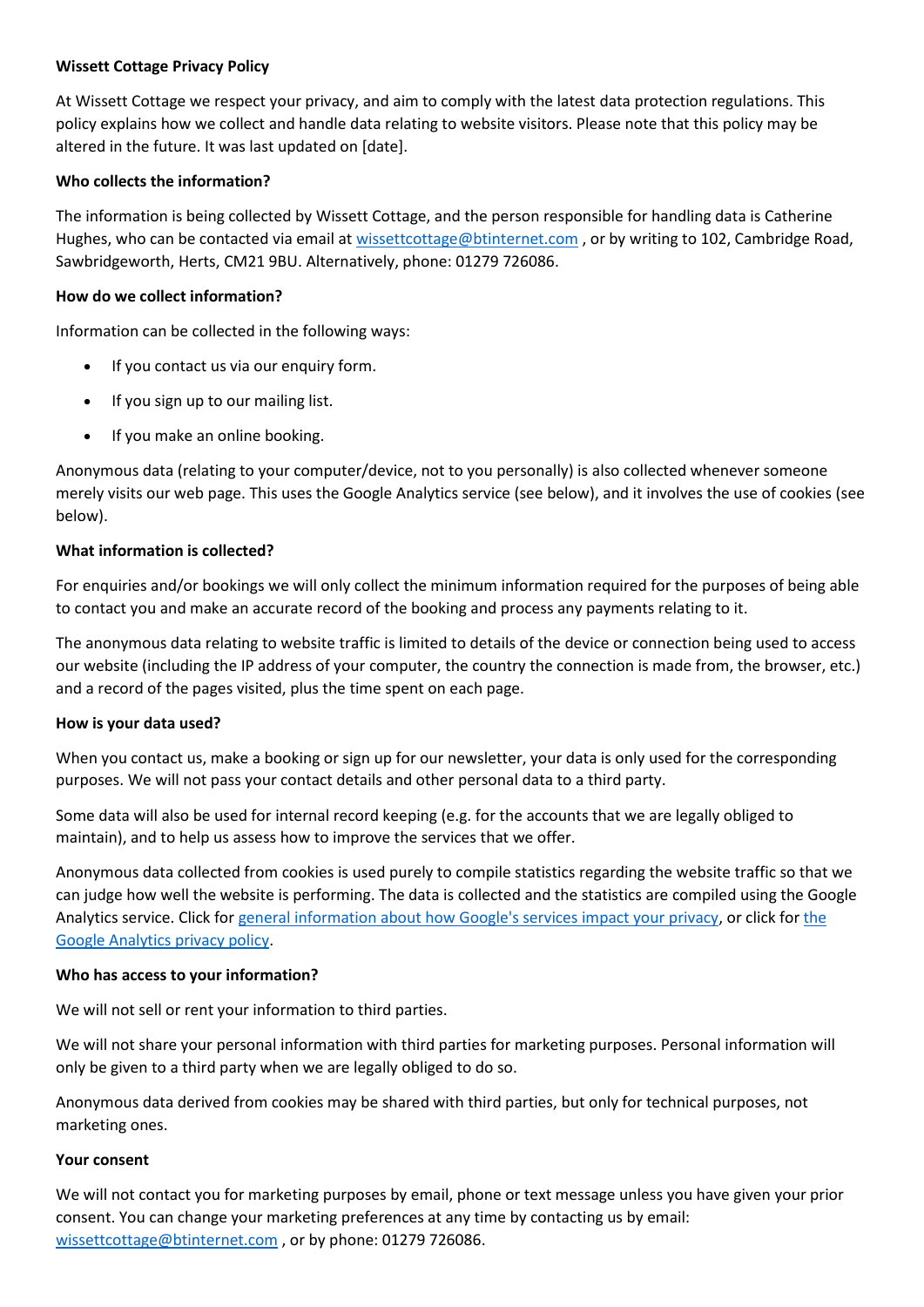### **How you can access and update your information**

The accuracy of your information is important. If you change your email address, or if you believe any of the other information we hold is inaccurate or out of date, please email us at: [wissettcottage@btinternet.com](mailto:wissettcottage@btinternet.com), or by writing to 102, Cambridge Road, Sawbridgeworth, Herts, CM21 9BU. Alternatively, phone: 01279 726086.. We will promptly correct any information found to be incorrect.

You have the right to ask for a copy of the information we hold about you, and this will be sent to you in electronic format free of charge.

# **Your right to restriction**

You may choose to restrict the collection or use of your personal information in the following ways:

- Whenever you are asked to fill in a form on the website, look for the box that you can click to indicate that you do not want the information to be used by anybody for marketing purposes;
- If you have previously agreed to us using your personal information for direct marketing purposes, you may change your mind at any time by writing to or emailing us at [email address];
- If you do not want Google Analytics to compile anonymous statistics about the interaction between your device and our website, you can download and install the [Google Analytics Opt-Out Browser Add On.](https://tools.google.com/dlpage/gaoptout)

# **Your right to be forgotten**

Data will only be stored for as long as it is needed. Unnecessary data will be erased.

## **The security of your information**

When details such as your name and email address are submitted via a contact form or email, this can never be guaranteed to be 100% secure. As a result, while we strive to protect your personal information, we cannot guarantee the security of any information you transmit to us, and you do so at your own risk. Once we receive your information, we make our best effort to ensure its security on our systems.

# **Payment security**

We provide an online service that allows you to pay for your booking using your credit card details or debit card details. We do not store or process credit card details or debit card details on any of our systems; instead we use PayPal, which is a secure online payment gateway to process credit card payments and debit card payments on our behalf.

### **Breach notification**

If we hold records of your personal data and we become aware of a data breach, we will endeavour to inform you of this within 72 hours.

### **Links to other websites**

Our website contains links to other websites of interest. You should note that we do not have any control over those websites, and so cannot be responsible for the protection and privacy of any information which you provide whilst visiting them.

### **Users under 18 years of age**

Any user under 18 years of age must have their parents'/guardians' consent to use our website. Users without this consent are not allowed to provide us with personal information.

# **Cookies**

A cookie is a small file sent to your computer's hard drive by a web page that you visit. Cookies allow web applications to recognise your device (not you personally) as you move from one page on the site to another, or if you revisit the site within a certain period of time. If you express a preference on a web page, for instance, that